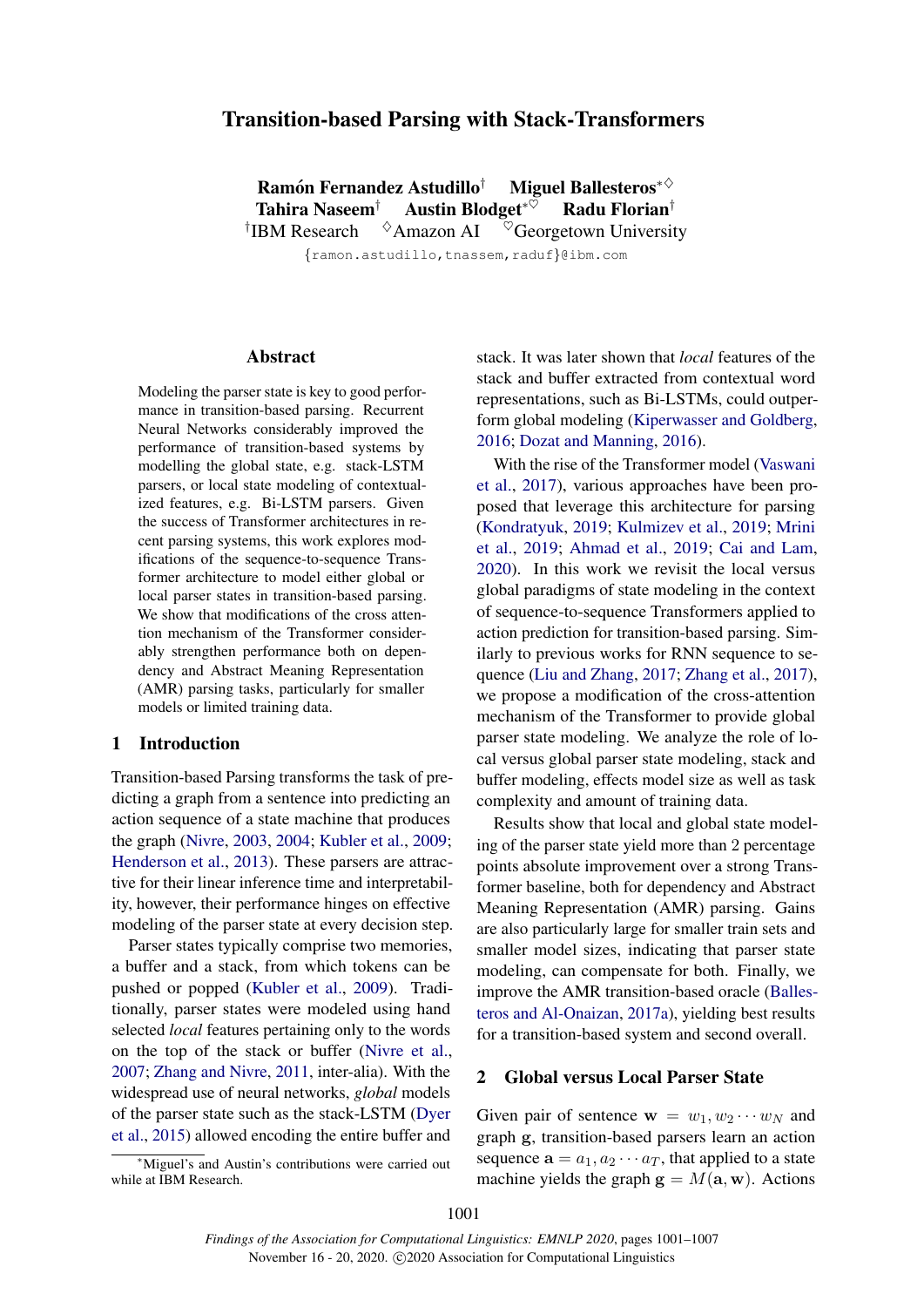<span id="page-1-0"></span>

Figure 1: Encoding of buffer and stack for action sequence  $a = \{SHIFT, SHIFT, REDUCE, SHIFT\}$  and sentence  $w = \{a, b, c\}$ . The stack-LSTM is at the top, with hidden states representation of buffer (black) and stack (white) displayed. The stack-Transformer is at the bottom, with masks for cross-attention heads attending buffer (black) and stack (white) displayed. Circles indicate extra cross-attention positions relative to stack and buffer.

of the state machine generally move words from a buffer, that initially contains the entire sentence, to a stack. Components of the graph, such as edges or nodes, are created by applying transformations to words in the stack. The correct action sequence is given by an oracle  $\mathbf{a} = O(\mathbf{w}, \mathbf{g})$ , which is generally rule-based. In principle, one could learn the sentence to action mapping  $w \rightarrow a$  as a sequence to sequence problem

$$
p(\mathbf{a} \mid \mathbf{w}) = \prod_{t=1}^{T} p(a_t \mid \mathbf{a}_{\lt t}, \mathbf{w}),
$$

similarly to e.g. Machine Translation. In practice, this approach does not accurately represent the parser state and thus shows limited performance. The parser state at step  $t$  is defined implicitly by  $(a_{\leq t}, w)$ . This translates to an explicit state at step t where the stack contains some tokens about to be processed, sometimes along with new composed vector representations, and the buffer contains the remainder of tokens in the sentence. Buffer and stack increase (push) or decrease (pop) their size dynamically with each time step as shown in Fig. [1.](#page-1-0)

The transition-based formalism relies heavily on the explicit representation of the state i.e. buffer and stack configurations. Prior to widespread use of Neural Networks, *local* features limited to top of the stack and buffer already achieved good performances [\(Nivre et al.,](#page-6-2) [2007;](#page-6-2) [Zhang and Nivre,](#page-6-3) [2011,](#page-6-3) inter-alia). The introduction of stack-LSTMs [\(Dyer](#page-5-2) [et al.,](#page-5-2) [2015\)](#page-5-2) made possible modeling the *global* state of the parser by separately encoding action history  $a_{\leq t}$ , and the dynamically changing stack and buffer with LSTMs [\(Hochreiter and Schmidhu](#page-5-10)[ber,](#page-5-10) [1997\)](#page-5-10). In addition to this, stack-LSTMs used the transition-based formalism to recursively build vector representations of sub-graphs, similarly to a graph neural network.

Another well known LSTM model is the Bi-LSTM feature parser [\(Kiperwasser and Goldberg,](#page-5-3) [2016;](#page-5-3) [Dozat and Manning,](#page-5-4) [2016\)](#page-5-4). In this case, a contextual representation of the sentence is first built with a Bi-LSTM  $h = \text{BiLSTM}(\mathbf{w})$ . At each time step  $t$  the stack configuration determined by  $a_{< t}$  is used to select the elements from h corresponding to words on the top of the stack and buffer. Although the features utilize local information of the buffer and stack, the use of a strong contextual representation proved to be sufficient and this remains one of the most widely used forms of parsing today.

# 3 Modeling Parser State in Transformers

# 3.1 From stack-LSTMs to stack-Transformers

In transition-based parsers, at a given time step  $t$ , input tokens w may be on the buffer, stack or reduced. As displayed in Fig. [1](#page-1-0) (top), to encode this state stack-LSTMs unroll LSTMs over the stack and buffer following their respective word order, which can be different from the sentence's token order. If an element is added to the buffer or stack, it is only necessary to unroll one additional LSTM cell. If an element is removed under a pop operation (e.g. REDUCE), stack-LSTMs move back a pointer to reuse previously computed hidden states. This allows efficient encoding of the dynamically changing stack and buffer.

Unlike LSTMs, Transformers [\(Vaswani et al.,](#page-6-4) [2017\)](#page-6-4) encode sequences through an attention mechanism [\(Bahdanau et al.,](#page-5-11) [2015\)](#page-5-11) as a weighted sum of tokens plus position embeddings. One can take advantage of this mechanism to replace LSTMs with Transformers for stack and buffer encoding. Since Transformers just sum token representations, under a pop operation elements can be masked out and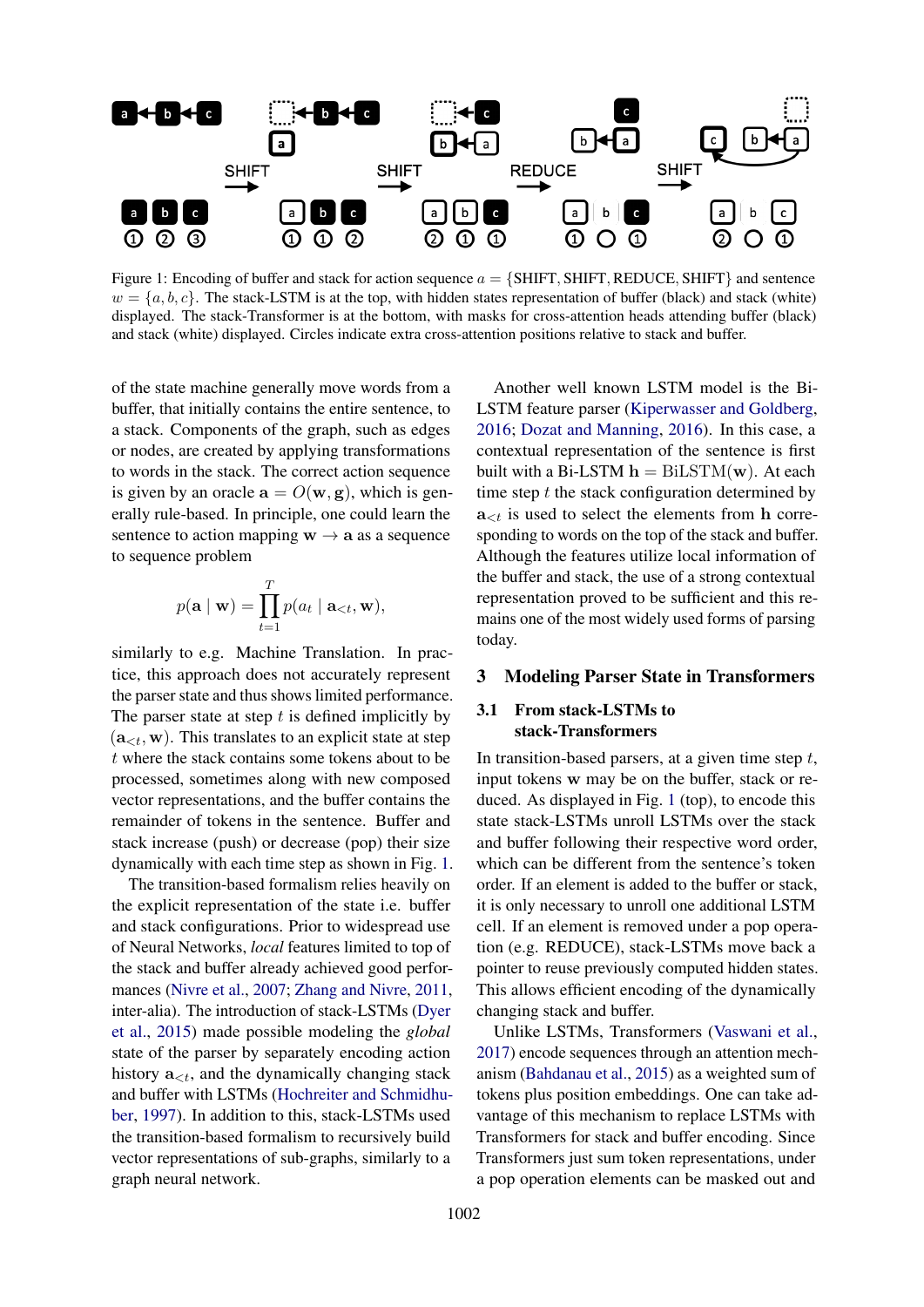there is no need for a pointer. Furthermore, since Transformers use multiple heads one can have separate modeling of stack and buffer by specializing two heads of the attention mechanism, see Fig. [1](#page-1-0) (bottom), while the other heads remain free.

In practical terms, we modify the cross-attention mechanism of the Transformer decoder. For example, for the head attending the stack, the score function between action history encoding  $b_t$  (query) and hidden representation of word  $h_i$  (key) is given by

$$
e^{\text{stack}}_{ti} = \frac{b_t W^Q \left((h_i + p^{\text{stack}}_{ti}) W^K \right)^T}{\sqrt{d}} + m^{\text{stack}}_{ti},
$$

where  $m_{ti}$  is a  $\{-\infty, 0\}$  mask,  $p_{ti}$  are the position embeddings for elements in the stack,  $\mathbf{h} = f(\mathbf{w})$ is the output of the Transformer encoder. The attention would be computed from the score function as

$$
\alpha_{ti} = \text{softmax}(\mathbf{e}_t)_i
$$

Both mask and positions change for each word and time-step as the parser state changes, but they imply little computation overhead and can be precomputed for training. Henceforth this modification will be referred to as stack-Transformer.

#### 3.2 Labeled SHIFT Multi-task

It is common practice for transition-based systems to add an additional Part of Speech (POS) or word prediction task [\(Bohnet and Nivre,](#page-5-12) [2012\)](#page-5-12). This is achieved by labeling the SHIFT action, that moves a word from the buffer to the stack, with the word's tag. This decorated actions become part of the action history  $a_{\leq t}$ , which was expected to give better visibility into stack/buffer content and exploit Transformer's attentional encoding of history. In initial experiments, POS tags produced a small improvement while word prediction led to performance decrease. It was observed, however, that prediction of only  $100 - 300$  most frequent words, leaving SHIFT undecorated otherwise, led to large performance increases. This is thus the method reported in the experimental setup as alternative parser state modeling.

## 4 Experiments and Results

To test the proposed approach, different parsing tasks were selected. Dependency parsing in the English-Treebank, is well known and well resourced (40K sentences). The AMR2.0 semantic parsing task is more complex, encompassing

named entity recognition, word sense disambiguation and co-reference among other sub-tasks, also well resourced (36K sentences). AMR1.0 has around 10K sentences and can be considered as AMR with limited train data.

The dependency parsing setup followed [Dyer](#page-5-2) [et al.](#page-5-2) [\(2015\)](#page-5-2), in the setting with no POS tags. This has only SHIFT, LEFT-ARC(label), and RIGHT-ARC(label) base action with a total of 82 different actions. Results were measured in terms of (Un)labeled Attachment Scores (UAS/LAS).

The AMR setup followed [Ballesteros and Al-](#page-5-9)[Onaizan](#page-5-9) [\(2017a\)](#page-5-9), which introduced new actions to segment text and derive nodes or entity sub-graphs. In addition, we use the alignments and wikification from [Naseem et al.](#page-6-8) [\(2019\)](#page-6-8). Unlike previous works, we force-aligned the unaligned nodes to neighbouring words and allowed attachment to the leaf nodes of entity sub-graphs, this increased oracle Smatch from 93.7 to 98.1 and notably improved model performance. We therefore provide results for the [Naseem et al.](#page-6-8) [\(2019\)](#page-6-8) oracle for comparison. Both previous works predict a node creation action and then a node label, or call a lemmatizer if no label is found. Instead, we directly predicted the label and added COPY actions to construct node names from lemmas<sup>[1](#page-2-0)</sup> or surface words, resulting in a maximum of 9K actions. Node label predictions were limited to those seen during training for the word on the top of the stack. Results were measured in Smatch [\(Cai](#page-5-13) [and Knight,](#page-5-13) [2013\)](#page-5-13) using the latest version 1.0.4[2](#page-2-1) .

Regarding model implementation, all models were implemented on the fairseq toolkit and trained with only minor modifications over the MT model hyper-parameters [\(Ott et al.,](#page-6-9) [2018\)](#page-6-9). This used crossentropy training with learning rate  $5e^{-4}$ , inverse square root scheduling with min.  $1e^{-9}$ , 4000 warmup updates with learning rate  $1e^{-7}$ , and maximum 3584 tokens per batch. Adam parameters 0.9 and 0.98, label smoothing was reduced to  $0.01<sup>3</sup>$  $0.01<sup>3</sup>$  $0.01<sup>3</sup>$ . All models used 6 layers of encoding and decoding with size 256 and 4 attention heads, except the normal Transformers in AMR, which performed better on a 3/8 layer configuration instead of 6/6. To study the effect of model size, *small* versions of all models using a 2/2 configuration were also tested.

<span id="page-2-1"></span><span id="page-2-0"></span><sup>&</sup>lt;sup>1</sup>We used https://spacy.io/ as lemmatizer

<sup>&</sup>lt;sup>2</sup>Note that bug fixes in Smatch seem to yield 0.3 improvements against its 2019 version.

<span id="page-2-2"></span><sup>3</sup> see [https://github.com/pytorch/fairseq/](https://github.com/pytorch/fairseq/tree/master/examples/scaling_nmt) [tree/master/examples/scaling\\_nmt](https://github.com/pytorch/fairseq/tree/master/examples/scaling_nmt)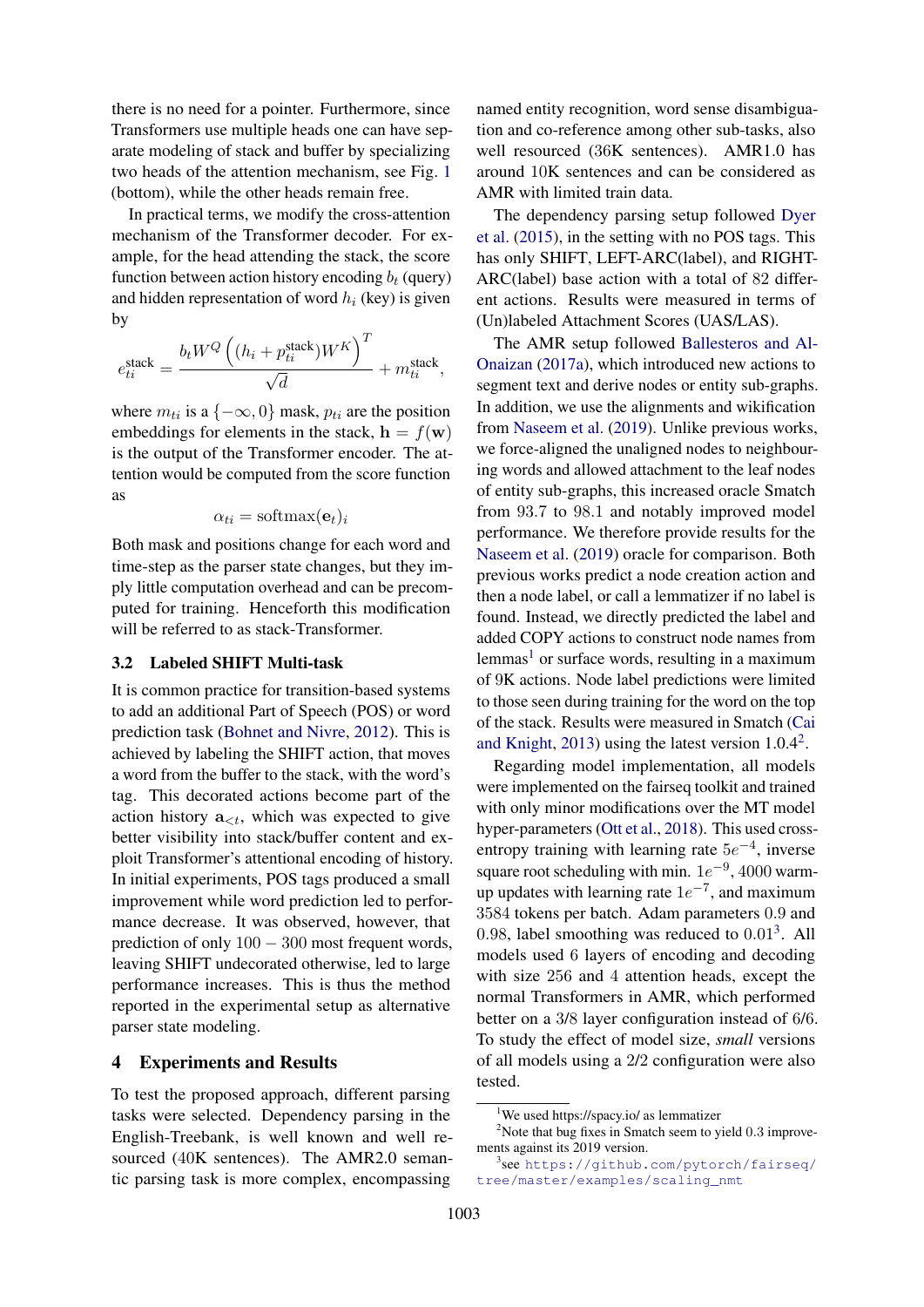<span id="page-3-0"></span>

|                                                                       | Penn-Treebank  |                | <b>AMR 1.0</b> | <b>AMR 2.0</b> |
|-----------------------------------------------------------------------|----------------|----------------|----------------|----------------|
| Model                                                                 | <b>UAS</b>     | LAS            | <b>Smatch</b>  | Smatch         |
| a) vanilla sequence-to-sequence Transformer                           | $93.9 \pm 0.2$ | $92.0 \pm 0.3$ | $70.5 \pm 0.1$ | $77.7 \pm 0.1$ |
| b) label top 100 SHIFT multi-task                                     | $95.2 \pm 0.1$ | $93.5 \pm 0.1$ | $74.9 \pm 0.3$ | $79.0 \pm 0.1$ |
| c) 1 head attends stack, 1 head attends buffer                        | $95.7 + 0.1$   | $94.1 \pm 0.2$ | $76.3 \pm 0.0$ | $79.5 \pm 0.2$ |
| d) 1 head attends stack, 1 head attends buff. + stack/buff. positions | $94.8 \pm 0.1$ | $92.7 \pm 0.2$ | $70.7 \pm 0.2$ | $70.4 + 2.6$   |
| e) 1 head attends entire buffer                                       | $95.8 \pm 0.1$ | $94.0 \pm 0.1$ | $76.2 + 0.1$   | $79.7 + 0.0$   |
| f) 1 head attends entire stack                                        | $95.5 \pm 0.1$ | $93.8 \pm 0.1$ | $75.9 \pm 0.2$ | $79.4 + 0.2$   |
| g) 1 head attends top two words of the buffer                         | $95.7 \pm 0.1$ | $93.8 \pm 0.1$ | $75.9 \pm 0.2$ | $79.4 \pm 0.1$ |
| h) 1 head attends top two words of the stack                          | $95.4 \pm 0.1$ | $93.8 \pm 0.1$ | $76.1 \pm 0.2$ | $79.4 \pm 0.2$ |
| + label top 100 SHIFT multi-task                                      | $95.4 \pm 0.1$ | $93.8 \pm 0.1$ | $76.5 \pm 0.1$ | $79.4 \pm 0.0$ |
| small a) sequence-to-sequence Transformer                             | $91.0 \pm 0.6$ | $88.5 \pm 0.6$ | $66.5 \pm 0.1$ | $74.4 \pm 0.2$ |
| small b) label top 100 SHIFT multi-task                               | $94.6 \pm 0.2$ | $92.5 \pm 0.2$ | $72.6 \pm 0.1$ | $76.7 + 0.1$   |
| small c) 1 head attends stack, 1 head attends buffer                  | $95.5 \pm 0.1$ | $93.7 \pm 0.1$ | $75.8 \pm 0.0$ | $79.1 \pm 0.1$ |

Table 1: Dev-set performance for PTB (simpler parsing task), AMR2.0 (complex parsing task) and AMR1.0 (one third of AMR2.0 train data). Top: encoding parser state through multi-task or multi-head attention modification. Middle: different encodings of global/local state by multi-head attention modification. Bottom: Effect of small model size (4 layers). All models use fixed RoBERTa-base contextualized embeddings, checkpoint average and beam 10. All results are average of 3 different random seeds with standard deviation indicated with  $\pm$ .

<span id="page-3-1"></span>

| Model                                                | UAS            | LAS            |
|------------------------------------------------------|----------------|----------------|
| Dozat and Manning (2016)                             | 95.7           | 94.0           |
| F-Gonz. and G-Rodr. (2019)                           | 96.0           | 94.4           |
| Moh. and Hen. $(2020)$ <sup><math>\beta</math></sup> | 96.7           | 95.0           |
| Mrini et al. $(2019)^X$                              | 97.3           | 96.3           |
| a) Transformer                                       | $94.4 + 0.1$   | $92.6 + 0.2$   |
| b) Transformer $+$ (mul.-task)                       | $96.0 + 0.1$   | $94.4 + 0.1$   |
| e) Stack-Transformer (buff)                          | $96.3 \pm 0.0$ | $94.7 + 0.0$   |
| c) Stack-Transformer                                 | $96.2 + 0.1$   | $94.7 \pm 0.0$ |

Table 2: Test-set performance for Table [1](#page-3-0) selections and prior art on the English Penn-Treebank.

We used RoBERTa-base [\(Liu et al.,](#page-6-11) [2019\)](#page-6-11) embeddings without fine-tuning as input, averaging wordpieces to obtain word representations. Weight averaging of the best 3 checkpoints [\(Junczys-](#page-5-15)[Dowmunt et al.,](#page-5-15) [2016\)](#page-5-15) and beam 10 were used in all models. This improves results at most by 0.4/0.8 points for AMR2.0/AMR1.0 with no significant differences across models. Models were trained for a fixed number of epochs, selecting the best model on validation by either LAS or Smatch. A maximum epoch number of  $80 - 120$  was set to guarantee a margin of 5 epochs from best model to last epoch. No other hyper-parameters were changed across models or tasks. Training took at most 6h on a Nvidia Tesla v100 GPU. It should be noted that this is around 10 times faster than our Pytorch stack-LSTM implementation for the same data. The labeled SHIFT strategy used the 100 most frequent words.

#### 5 Analysis of Results

Table [1](#page-3-0) compares the standard Transformer, with and without multi-task with the stack-Transformer, its components, and smaller versions of all models. Comparing LAS and Smatch, stack-transformer provides around 2 points improvement against Transformer on PTB and AMR2.0, and 0.5 points improvement against its multi-task version (a-c). This improvement becomes sensibly larger for the smaller train set AMR1.0 with 5.8 and 1.4 point gains over the Transformer and its multi-task version respectively. Differences are also larger for the 4 layer version of the models. Under this setting, the stack-Transformer looses only 0.4 points against a 12 layer model in AMR2.0. In this same setting, the Transformer and its multi-task version loose 3.3 and 2.3 points respectively, pointing to the fact that modeling parser state compensates for less training data or smaller models.

Regarding ablation of the stack-Transformer components, the use of stack/buffer positions seems clearly detrimental (d) in all scenarios. This was a consistent pattern across various variants for which we do not report numbers such as sinusoidal versus learnable positions and reducing the position range to top three of the stack and buffer. One possible explanation is that positions varying after each time step may be hard to learn, particularly if injected directly in the decoder. It is also worth noting, than the combination of multi-task and stack-Transformer produced little improvement or was even detrimental pointing to their similar role. Re-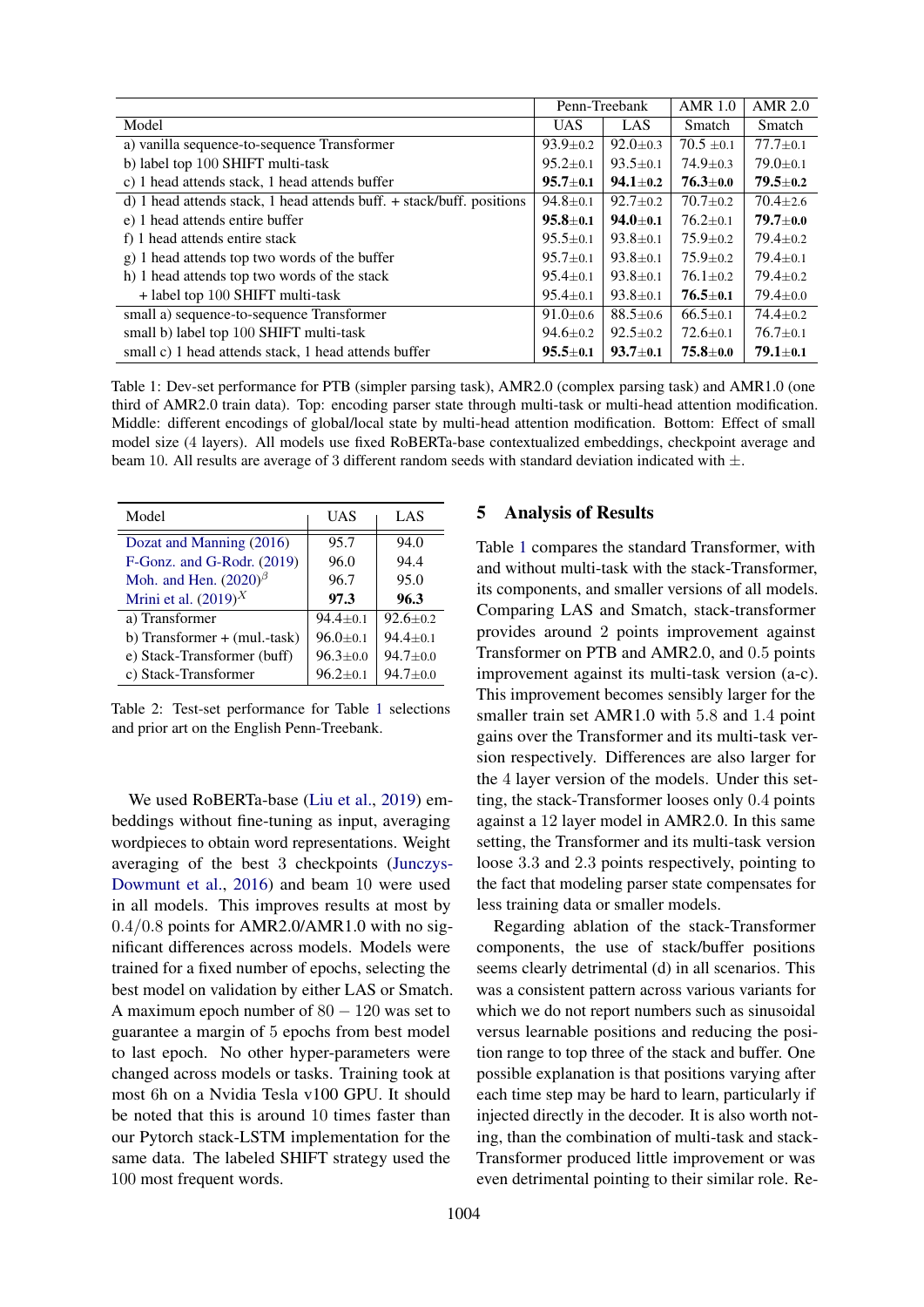<span id="page-4-0"></span>

| Model                             | AMR1.0         | AMR2.0         |
|-----------------------------------|----------------|----------------|
| Lyu and Titov $(2018)$ $(G.R.)$   | 73.7           | 74.4           |
| Naseem et al. $(2019)^B$          |                | 75.5           |
| Zhang et al. $(2019)$ (G.R.) $^B$ | 71.3           | 77.0           |
| Cai and Lam (2020) $\beta$        | 74.0           | 78.7           |
| Cai and Lam (2020) (G.R.) $\beta$ | 75.4           | 80.2           |
| a*) Transformer                   | $68.8 \pm 0.1$ | $75.9 + 0.3$   |
| a) Transformer                    | $69.2 \pm 0.2$ | $77.2 + 0.2$   |
| b) Transformer (mul.-task)        | $74.0 \pm 0.2$ | $78.0 \pm 0.1$ |
| e) Stack-Transformer (buff)       | $75.1 + 0.3$   | $78.8 + 0.1$   |
| c) Stack-Transformer              | $75.4 \pm 0.0$ | $79.0 \pm 0.1$ |

Table 3: Test-set performance for Table [1](#page-3-0) selections and prior art on the AMR1.0 and AMR2.0 in terms of Smatch.

sults for the weakest of the stack-Transformer variants are provided (h).

Comparing across different attention modifications (e-h), most methods perform similarly although there seems to be some evidence for global (full buffer, full stack) variants being more performant. Modeling of the buffer seems also more important than modeling of the stack. One possible explanation for this is that, since the total number of heads is kept fixed, it may be more useful to gain an additional free head than modeling the stack content. Furthermore without recursive representation building, as in stack-LSTMs, the role of the stack can be expected to be less important.

Tables [2](#page-3-1) and [3](#page-4-0) compare with prior works. Pretrained embeddings used are indicated as XL-net-large<sup>X</sup> [\(Yang et al.,](#page-6-14) [2019\)](#page-6-14), BERT base<sup> $\beta$ </sup> and large<sup>B</sup> [\(Devlin et al.,](#page-5-16) [2019\)](#page-5-16), Graph Recategorization, which utilizes an external entity recognizer [\(Lyu and Titov,](#page-6-12) [2018;](#page-6-12) [Zhang et al.,](#page-6-13) [2019\)](#page-6-13) as (G.R.) and a<sup>∗</sup> indicates the [Naseem et al.](#page-6-8) [\(2019\)](#page-6-8) oracle.

Overall, the stack-Transformer is competitive against recent works particularly for AMR, likely due to the higher complexity of the task. Compared to prior AMR systems, it is worth noting the large performance increase against stack-LSTM [\(Naseem et al.,](#page-6-8) [2019\)](#page-6-8), while sharing a similar oracle and embeddings and not using reinforcement learning fine-tuning. The stack-Transformer also matches the best reported AMR system [\(Cai and](#page-5-8) [Lam,](#page-5-8) [2020\)](#page-5-8) on AMR1.0 without graph recategorization, but using RoBERTa instead of BERT embeddings and provided the second best reported scores on the higher resourced AMR2.0 $4$ .

#### 6 Related Works

While inspired by stack-LSTMs [\(Dyer et al.,](#page-5-2) [2015\)](#page-5-2), the stack-Transformer lacks their elegant recursive composition, where representations for partial graph components are added to the stack and used in subsequent representations. It allows, however, to model the global parser state in a simple way that is easy to parallelize, and shows large performance gains against stack-LSTMs on AMR. The proposed modified attention mechanism, could also be interpreted as a form of feature-based parser [\(Kiper](#page-5-3)[wasser and Goldberg,](#page-5-3) [2016\)](#page-5-3), where the parser state is used to select encoder representations, integrated into a Transformer sequence to sequence model.

The modification of the attention mechanism to reflect the parse state has been applied in the past to RNN sequence-to-sequence models. [Liu and](#page-6-6) [Zhang](#page-6-6) [\(2017\)](#page-6-6) propose the use of a boundary to separate stack and buffer attentions. While simple, this precludes the use of SWAP actions needed for AMR parsing and non-projective parsing. [Zhang](#page-6-7) [et al.](#page-6-7) [\(2017\)](#page-6-7) mask out reduced words and add a bias to the attention weights for words in the stack. While being the closest to the proposed technique, this method does not separately model stack and buffer nor retains free attention heads, which we consider a fundamental advantage. We also provide evidence that modeling the parser state still produces gains when using pre-trained Transformer embeddings and provide a detailed analysis of components. Finally, RNN [\(Ma et al.,](#page-6-15) [2018\)](#page-6-15) and selfattention [\(Ahmad et al.,](#page-5-7) [2019\)](#page-5-7) Stack-Pointer networks sum encoder representations based on local graph structure, which can be interpreted as masked uniform attention over 3 words and is related to the previous methods.

## 7 Conclusions

We have explored modifications of sequence-tosequence Transformers to encode the parser state for transition-based parsing, inspired by stack-LSTM's global modeling of the parser state. While simple, these modifications consistently provide improvements against a normal sequence to sequence Transformer in transition-based parsing, both for dependency parsing and AMR parsing tasks. Results also point to the benefits of modeling the parser state as a way to compensate for limited training resources or limitation in model sizes.

<span id="page-4-1"></span><sup>4</sup>Code available under [https://github.com/IBM/](https://github.com/IBM/transition-amr-parser/) [transition-amr-parser/](https://github.com/IBM/transition-amr-parser/)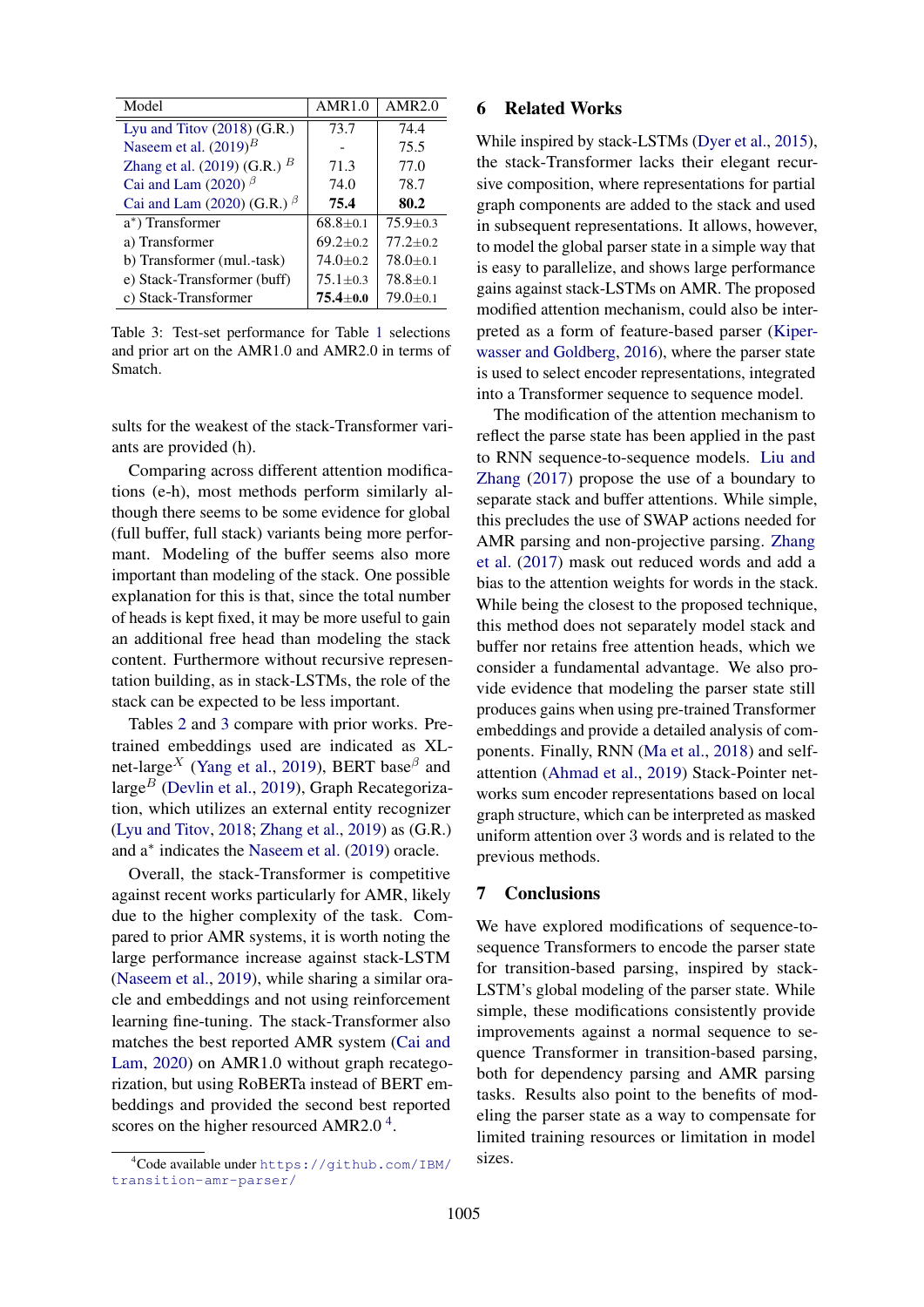### References

- <span id="page-5-7"></span>Wasi Ahmad, Zhisong Zhang, Xuezhe Ma, Eduard Hovy, Kai-Wei Chang, and Nanyun Peng. 2019. [On](https://doi.org/10.18653/v1/N19-1253) [difficulties of cross-lingual transfer with order differ](https://doi.org/10.18653/v1/N19-1253)[ences: A case study on dependency parsing.](https://doi.org/10.18653/v1/N19-1253) In *Proceedings of the 2019 Conference of the North American Chapter of the Association for Computational Linguistics: Human Language Technologies, Volume 1 (Long and Short Papers)*, pages 2440–2452, Minneapolis, Minnesota. Association for Computational Linguistics.
- <span id="page-5-11"></span>Dzmitry Bahdanau, Kyung Hyun Cho, and Yoshua Neural machine translation by jointly learning to align and translate. 3rd International Conference on Learning Representations, ICLR 2015 ; Conference date: 07-05-2015 Through 09-05-2015.
- <span id="page-5-9"></span>Miguel Ballesteros and Yaser Al-Onaizan. 2017a. AMR parsing using stack-LSTMs. In *Proceedings of the 2017 Conference on Empirical Methods in Natural Language Processing*.
- Miguel Ballesteros and Yaser Al-Onaizan. 2017b. [AMR parsing using stack-LSTMs.](https://doi.org/10.18653/v1/D17-1130) In *Proceedings of the 2017 Conference on Empirical Methods in Natural Language Processing*, pages 1269–1275, Copenhagen, Denmark. Association for Computational Linguistics.
- <span id="page-5-12"></span>Bernd Bohnet and Joakim Nivre. 2012. A transitionbased system for joint part-of-speech tagging and labeled non-projective dependency parsing. In *Proceedings of the 2012 Joint Conference on Empirical Methods in Natural Language Processing and Computational Natural Language Learning*, pages 1455– 1465. Association for Computational Linguistics.
- <span id="page-5-8"></span>Deng Cai and Wai Lam. 2020. Amr parsing via graph-sequence iterative inference. *arXiv preprint arXiv:2004.05572*.
- <span id="page-5-13"></span>Shu Cai and Kevin Knight. 2013. [Smatch: an evalua](https://www.aclweb.org/anthology/P13-2131)[tion metric for semantic feature structures.](https://www.aclweb.org/anthology/P13-2131) In *Proceedings of the 51st Annual Meeting of the Association for Computational Linguistics (Volume 2: Short Papers)*, pages 748–752, Sofia, Bulgaria. Association for Computational Linguistics.
- <span id="page-5-16"></span>Jacob Devlin, Ming-Wei Chang, Kenton Lee, and Kristina Toutanova. 2019. [BERT: Pre-training of](https://doi.org/10.18653/v1/N19-1423) [deep bidirectional transformers for language under](https://doi.org/10.18653/v1/N19-1423)[standing.](https://doi.org/10.18653/v1/N19-1423) In *Proceedings of the 2019 Conference of the North American Chapter of the Association for Computational Linguistics: Human Language Technologies, Volume 1 (Long and Short Papers)*, pages 4171–4186, Minneapolis, Minnesota. Association for Computational Linguistics.
- <span id="page-5-4"></span>Timothy Dozat and Christopher D Manning. 2016. Deep biaffine attention for neural dependency parsing. *arXiv preprint arXiv:1611.01734*.
- <span id="page-5-2"></span>Chris Dyer, Miguel Ballesteros, Wang Ling, Austin Matthews, and Noah A. Smith. 2015. [Transition](https://doi.org/10.3115/v1/P15-1033)[based dependency parsing with stack long short](https://doi.org/10.3115/v1/P15-1033)[term memory.](https://doi.org/10.3115/v1/P15-1033) In *Proceedings of the 53rd Annual Meeting of the Association for Computational Linguistics and the 7th International Joint Conference on Natural Language Processing (Volume 1: Long Papers)*, pages 334–343, Beijing, China. Association for Computational Linguistics.
- Chris Dyer, Adhiguna Kuncoro, Miguel Ballesteros, and Noah A. Smith. 2016. [Recurrent neural network](https://doi.org/10.18653/v1/N16-1024) [grammars.](https://doi.org/10.18653/v1/N16-1024) In *Proceedings of the 2016 Conference of the North American Chapter of the Association for Computational Linguistics: Human Language Technologies*, pages 199–209, San Diego, California. Association for Computational Linguistics.
- <span id="page-5-14"></span>Daniel Fernández-González and Carlos Gómez-Rodríguez. 2019. [Left-to-right dependency parsing](https://doi.org/10.18653/v1/N19-1076) [with pointer networks.](https://doi.org/10.18653/v1/N19-1076) In *Proceedings of the 2019 Conference of the North American Chapter of the Association for Computational Linguistics: Human Language Technologies, Volume 1 (Long and Short Papers)*, pages 710–716, Minneapolis, Minnesota. Association for Computational Linguistics.
- <span id="page-5-1"></span>James Henderson, Paola Merlo, Ivan Titov, and Gabriele Musillo. 2013. [Multilingual joint parsing](https://doi.org/10.1162/COLI_a_00158) [of syntactic and semantic dependencies with a latent](https://doi.org/10.1162/COLI_a_00158) [variable model.](https://doi.org/10.1162/COLI_a_00158) *Comput. Linguist.*, 39(4):949–998.
- <span id="page-5-10"></span>Sepp Hochreiter and Jürgen Schmidhuber. 1997. Long short-term memory. *Neural computation*, 9(8):1735–1780.
- <span id="page-5-15"></span>Marcin Junczys-Dowmunt, Tomasz Dwojak, and Rico Sennrich. 2016. [The AMU-UEDIN submission to](https://doi.org/10.18653/v1/W16-2316) [the WMT16 news translation task: Attention-based](https://doi.org/10.18653/v1/W16-2316) [NMT models as feature functions in phrase-based](https://doi.org/10.18653/v1/W16-2316) [SMT.](https://doi.org/10.18653/v1/W16-2316) In *Proceedings of the First Conference on Machine Translation: Volume 2, Shared Task Papers*, pages 319–325, Berlin, Germany. Association for Computational Linguistics.
- <span id="page-5-3"></span>Eliyahu Kiperwasser and Yoav Goldberg. 2016. [Sim](https://doi.org/10.1162/tacl_a_00101)[ple and accurate dependency parsing using bidirec](https://doi.org/10.1162/tacl_a_00101)[tional LSTM feature representations.](https://doi.org/10.1162/tacl_a_00101) *Transactions of the Association for Computational Linguistics*, 4:313–327.
- <span id="page-5-5"></span>Daniel Kondratyuk. 2019. 75 languages, 1 model: Parsing universal dependencies universally. *arXiv preprint arXiv:1904.02099*.
- <span id="page-5-0"></span>Sandra Kubler, Ryan McDonald, Joakim Nivre, and Graeme Hirst. 2009. *Dependency Parsing*. Morgan and Claypool Publishers.
- <span id="page-5-6"></span>Artur Kulmizev, Miryam de Lhoneux, Johannes Gontrum, Elena Fano, and Joakim Nivre. 2019. Deep contextualized word embeddings in transitionbased and graph-based dependency parsing–a tale of two parsers revisited. *arXiv preprint arXiv:1908.07397*.